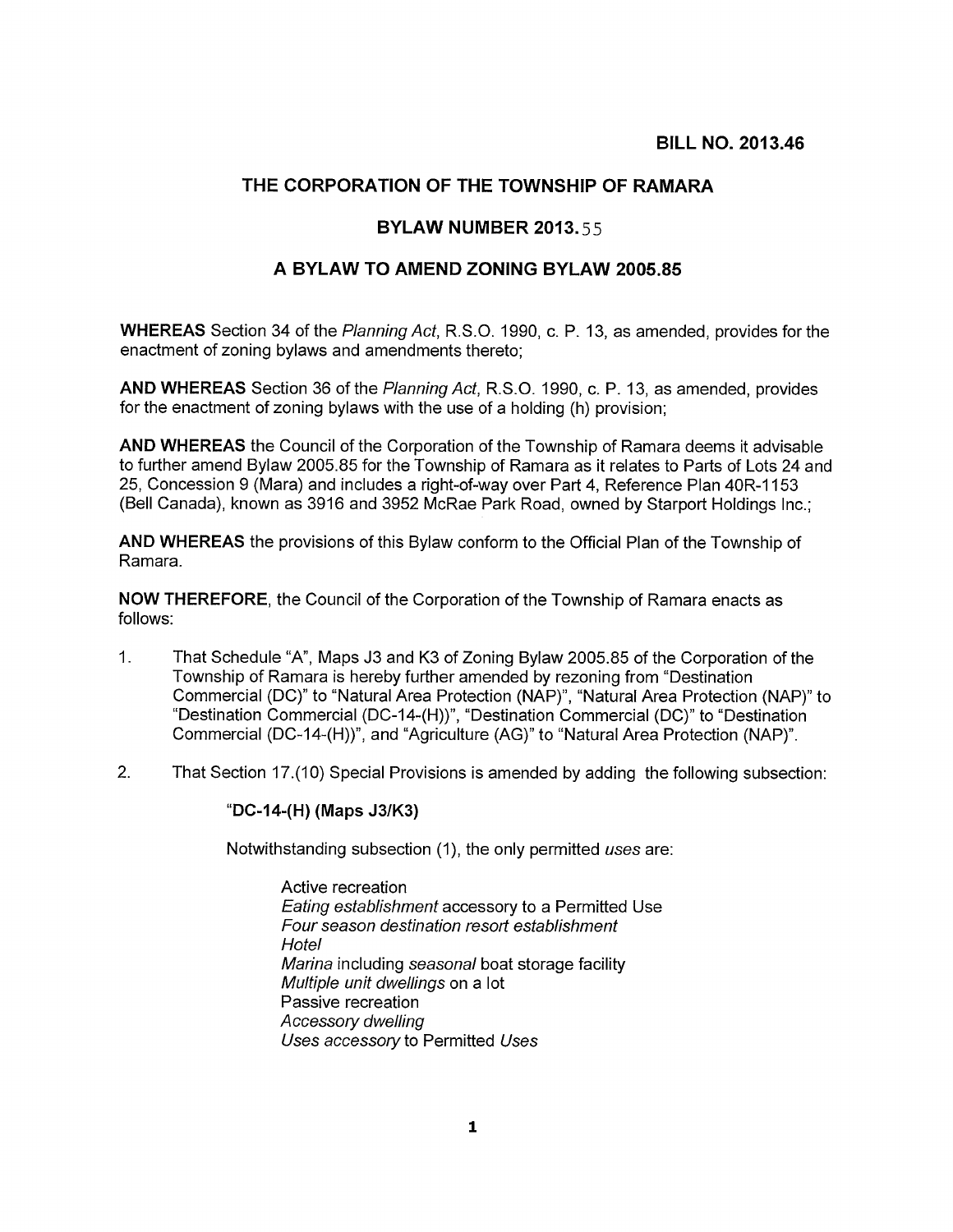Under the Holding (H) Provision only the following permitted uses are included:

Four season destination resort establishment **Hotel** Multiple unit dwellings on a lot

Notwithstanding the Holding (H) Provision, other Permitted Uses and those existing on the date that this Bylaw comes into effect are permitted.

The Holding (H) Provision symbol shall be removed by bylaw when the following conditions have been completed to the satisfaction of the Township of Ramara:

- (a) The use of the subject property for the permitted uses as Four season destination resort establishment, hotel, Multiple unit dwellings on a lot are permitted subject to the completion of required further studies and approvals under the Lake Simcoe Protection Plan, the Environmental Assessment Act and the Environmental Protection Act, and the Planning Act, where appropriate; and
- (b) Any further planning applications to the Township of Ramara may be determined as complete applications by the Township following the satisfactory completion of the approval and design of private water supply, wastewater treatment and stormwater management services, the design of a plan of subdivision/condominium, and a proposed zoning bylaw amendment, where applicable, using the Integrated Planning Approach under section A.2.9 of the Municipal Class Environmental Assessment (Environmental Assessment Act), amended 2011.

Applications under the Planning Act, Condominium Act, Environmental Protection Act, Ontario Water Resources Act, Lakes and Rivers Improvement Act, or the Conservation Authorities Act, are subject to the provisions of the Lake Simcoe Protection Act, 2009 and Ontario Regulation 219/09, as amended.

Multiple unit dwellings are permitted only in conjunction with and secondary in scale to the development of a tourist accommodation, a hotel, or marina;

Multiple unit dwellings are limited to non-permanently occupied dwellings;

Multiple unit dwellings shall be located on an individual lot that is a plan of subdivision/condominium.

The maximum *density* of *dwelling units* on an individual lot shall be 24 units per net hectare.

The maximum building height of Multiple unit dwellings on an individual lot is 18 metres.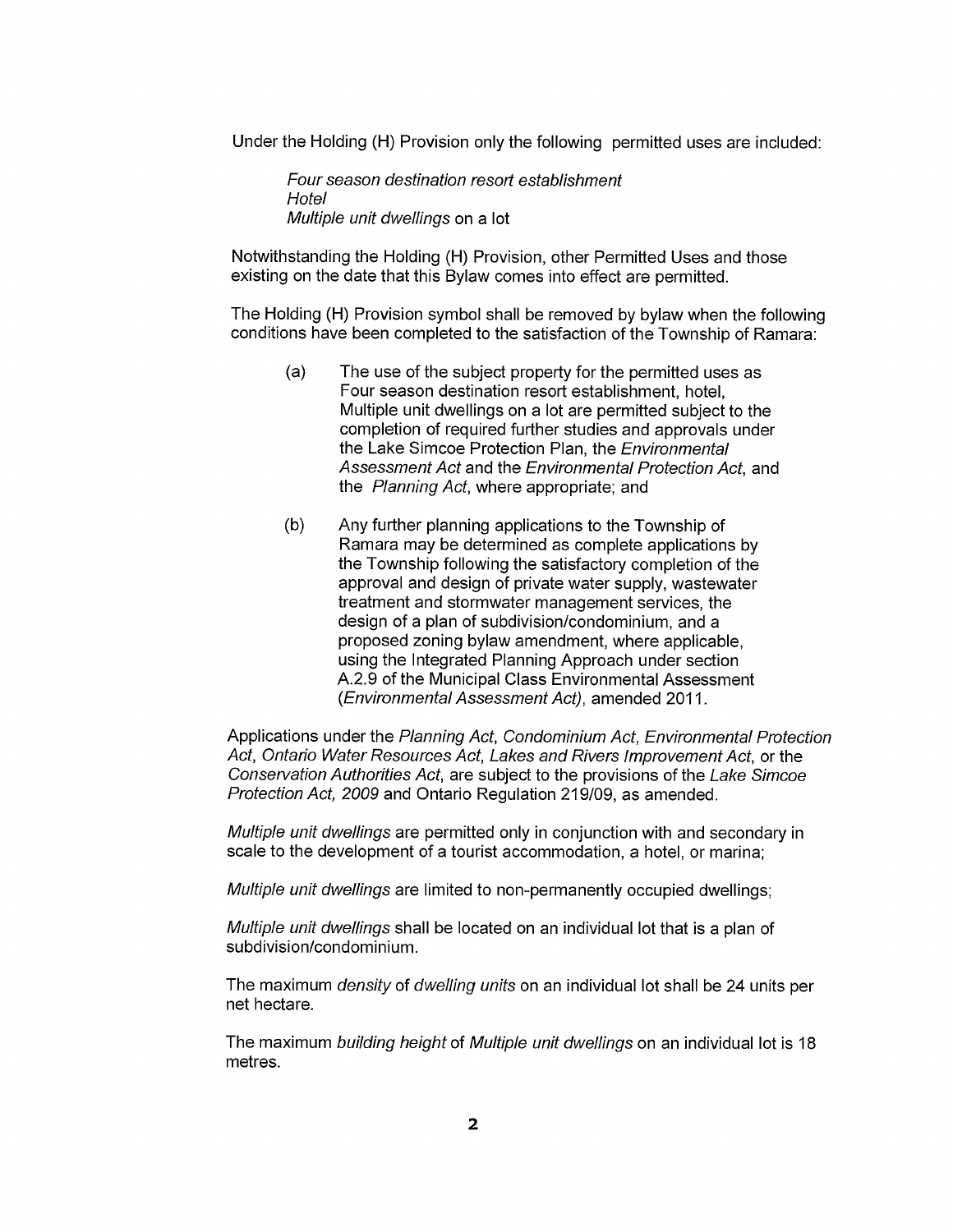The zoning provisions of section 17.(2) shall apply to all Permitted Uses, where applicable.

The development of Permitted Uses in this Bylaw shall be subject to Site Plan Approval and a Site Plan Agreement.

All other provisions of this Bylaw shall apply."

- 3. That Schedule "A" Maps J3 and K3 attached, do and shall form part of this Bylaw.
- 4. That this Bylaw shall come into force and take effect on the date of the passing thereto, subject to the provisions of Section 34 of the Planning Act, as amended.

BYLAW READ A FIRST, SECOND AND THIRD TIME AND PASSED THIS 29th DAY OF JULY, 2013.

*Koleka University*<br>Sil Clarke, Deputy Mayor

**Basil** 

n Ja Jephiter Connor, Deputy Clerk

3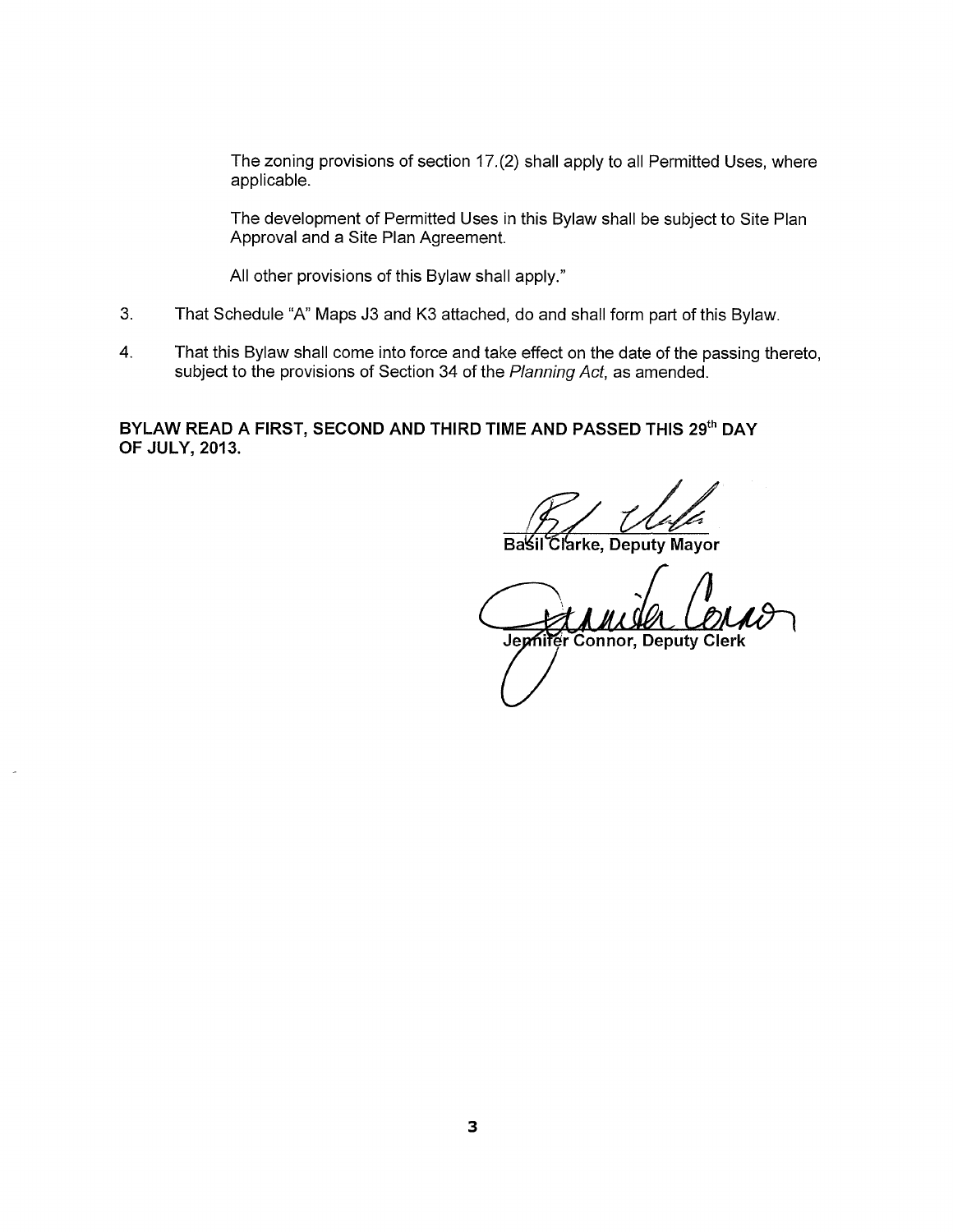

 $\sim 10^{-1}$